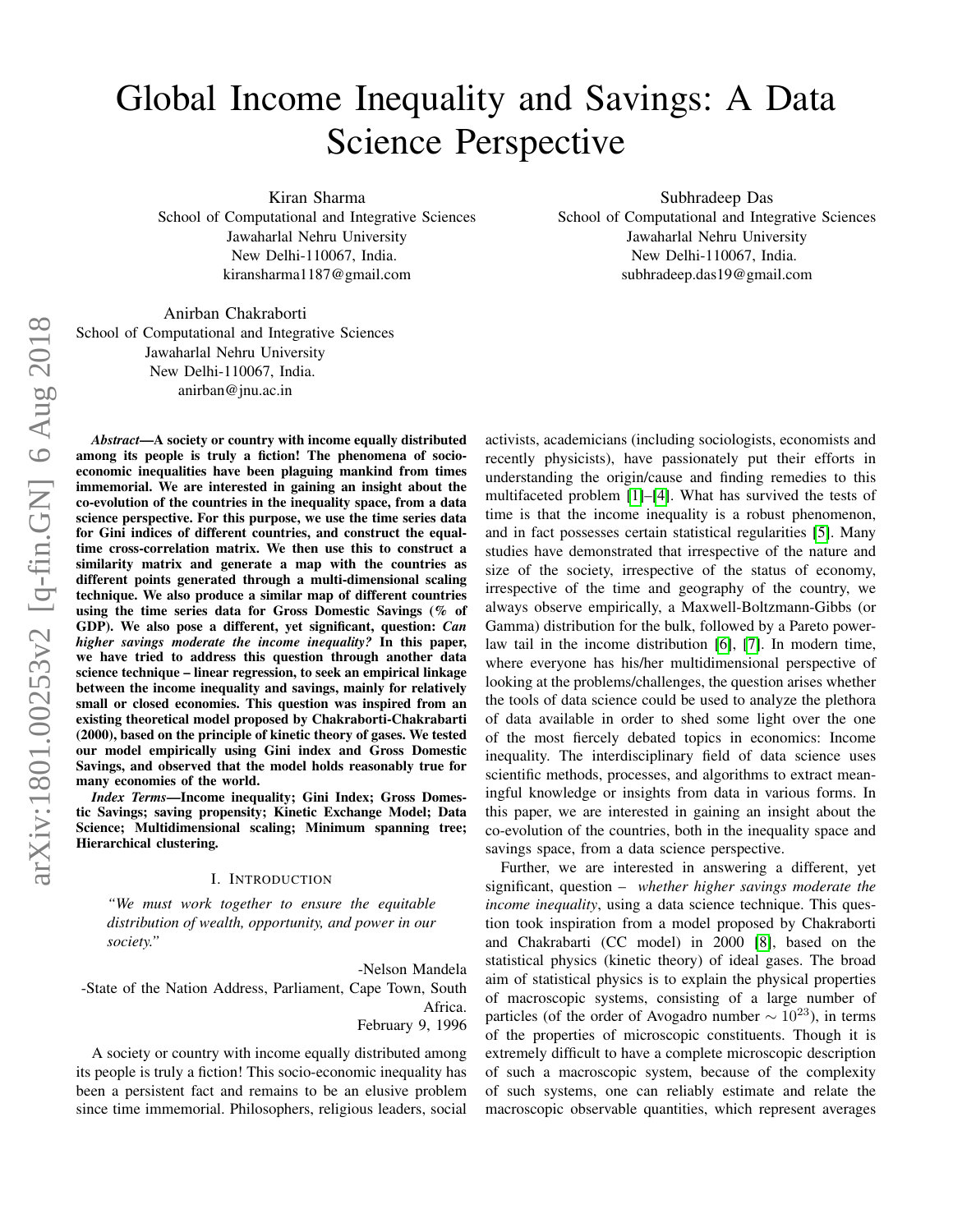over microscopic properties [\[9\]](#page-6-6). Indeed, the concepts and methods of statistical physics turned out to be extremely useful when applied to the understanding of diverse complex socioeconomic systems [\[10\]](#page-6-7)–[\[12\]](#page-6-8), to the extent that all these studies have resulted in the interdisciplinary fields of "econophysics" [\[13\]](#page-6-9) and "sociophysics" [\[14\]](#page-6-10), [\[15\]](#page-6-11). There are number of social phenomena which are now analysed and quite wellunderstood by physicists, e.g., a study of ethnic conflicts [\[16\]](#page-6-12), a social phenomenon that is often rooted in socio-economic inequality, exhibits intriguing network properties and growth characteristics. Similarly, the dynamical nature of interactions of any granular economy, which is composed of a large number of cooperatively interacting agents at different levels (microscopic, mesoscopic and macroscopic) [\[16\]](#page-6-12), has many features in common with the interacting complex systems [\[17\]](#page-7-0), [\[18\]](#page-7-1) that may be studied with the help of statistical physics.

This paper is thus organized as follows: We analyse data on the Gini index [\[19\]](#page-7-2), which characterizes the income inequality quantitatively and the Gross Domestic Savings (% of GDP) for European economies. The co-movements of the countries in savings and inequality space are captured using the multidimensional scaling (MDS) plots to understand similarity in evolution of the countries savings and inequality space. We then relate our findings to the saving propensity CC model of Kinetic Exchange Model (KEM) [\[8\]](#page-6-5), [\[20\]](#page-7-3), which had shown that for closed economies with positive savings propensity, the savings facilitate the reduction of inequality. Previously, Chakrabarti and Chakrabarti [\[21\]](#page-7-4), [\[22\]](#page-7-5) analysed connections between the savings propensity parameter and measures of inequality like Gini index through numerical simulations. The present work provides an alternate empirical counterpart of the findings for selected economies. This hypothesis (if proven significant), along with the grouping in the inequality and savings spaces, would certainly play a crucial role in formulating better policies that are targeted towards reduction of inequality.

## II. DATA

As a measure of income inequality, we have considered the Gini indices for different countries in the world. This particular index has been considered, because it is scale independent, enabling us to directly compare two populations, regardless of their sizes. As the measure of savings, we have studied Gross Domestic Savings (% of a GDP) data. All the data have been sourced from the World Bank database [\[22\]](#page-7-5) and the Eurostat database [\[23\]](#page-7-6). Due to availability of limited data, we had to analyze only a handful of countries, from where we have selected a group of countries (relatively small or closed economies) according to geography, size of economy and openness to trade. We would like to highlight the fact that anomalies (like missing or negative values) have been excluded from GDS data. Negative savings indicate that countries spend more than what they earn as regular income and finance some of the expenditure, either by incurring debt or through gains arising from the sale of assets, or by running down savings that had been accumulated in the past. Since the CC model (explained in Section [IV\)](#page-2-0) deals only with a positive savings propensity, we have neglected all the negative values of both the savings variable.

# III. EMPIRICAL STUDY

Microscopic and macroscopic modeling help in imitating real socio-economic systems. There is a whole body of empirical evidence supporting the fact that a number of social phenomena are characterized by emergent behavior out of the interactions of many individual social components. Recently, the growing community of researchers have analysed largescale social dynamics to uncover certain 'universal patterns'. In this section we aim to study two aspects: (a) Co-movements of countries in inequality and savings spaces, and (b) Correlation between savings and inequality.

# *A. Co-movements of countries in inequality and savings spaces*

Various techniques have been proposed by scientists from varied fields to model and interpret inequality. The commonly used measures of socio-economic inequality are absolute, as, in terms of indices, for example: Gini, Theil, Pietra indices, which are represented by a single number. The alternative approach is relative in nature, i.e., using probability distributions of various quantities. Fig. [1](#page-3-0) visually represents the regional distribution of the Gini Indices and gross domestic savings. Though a comparison can be charted out from the visual representation, the tool lacks the ability to incorporate the crucial element of time. Introducing the concept of time in studying the inequality and savings space would allow one to draw important insights from the pattern of co-evolution of economies. One of the most efficient ways to model the evolution of such systems, is by using the toolbox of multidimensional scaling.

Using the time series data for Gini indices of different countries, we construct the equal-time cross-correlation matrix. We then use this to construct a similarity matrix and generate a map with the countries as different points with the help of the multi-dimensional scaling technique. This gives us an insight about the evolution of the countries in the inequality space. We also produce a similar map of different countries using the Gross domestic Savings (% of GDP). All data analyses and numerical computing have been done using MATLAB programming.

In order to study the equal-time cross-correlation matrix between  $N$  countries, we compute the equal-time Pearson correlation coefficients  $\rho_{ij}$  for each pair of countries i and j. For this, we use the two time series data of length  $T$ ,  $c_i$ and  $c_j$ , for the countries i and j, respectively. The correlation coefficients  $\rho_{ij}$  are mathematically defined as:

$$
\rho_{ij} = \frac{\langle c_i c_j \rangle - \langle c_i \rangle \langle c_j \rangle}{\sqrt{\left[ \langle c_i^2 \rangle - \langle c_i \rangle^2 \right] \left[ \langle c_j^2 \rangle - \langle c_j \rangle^2 \right]}},\tag{1}
$$

where  $\langle \ldots \rangle$  indicates an average over the length T. The correlation coefficients lies between  $-1 \leq \rho_{ij} \leq 1$ . Thus, we can create an  $N \times N$  correlation matrix C by collecting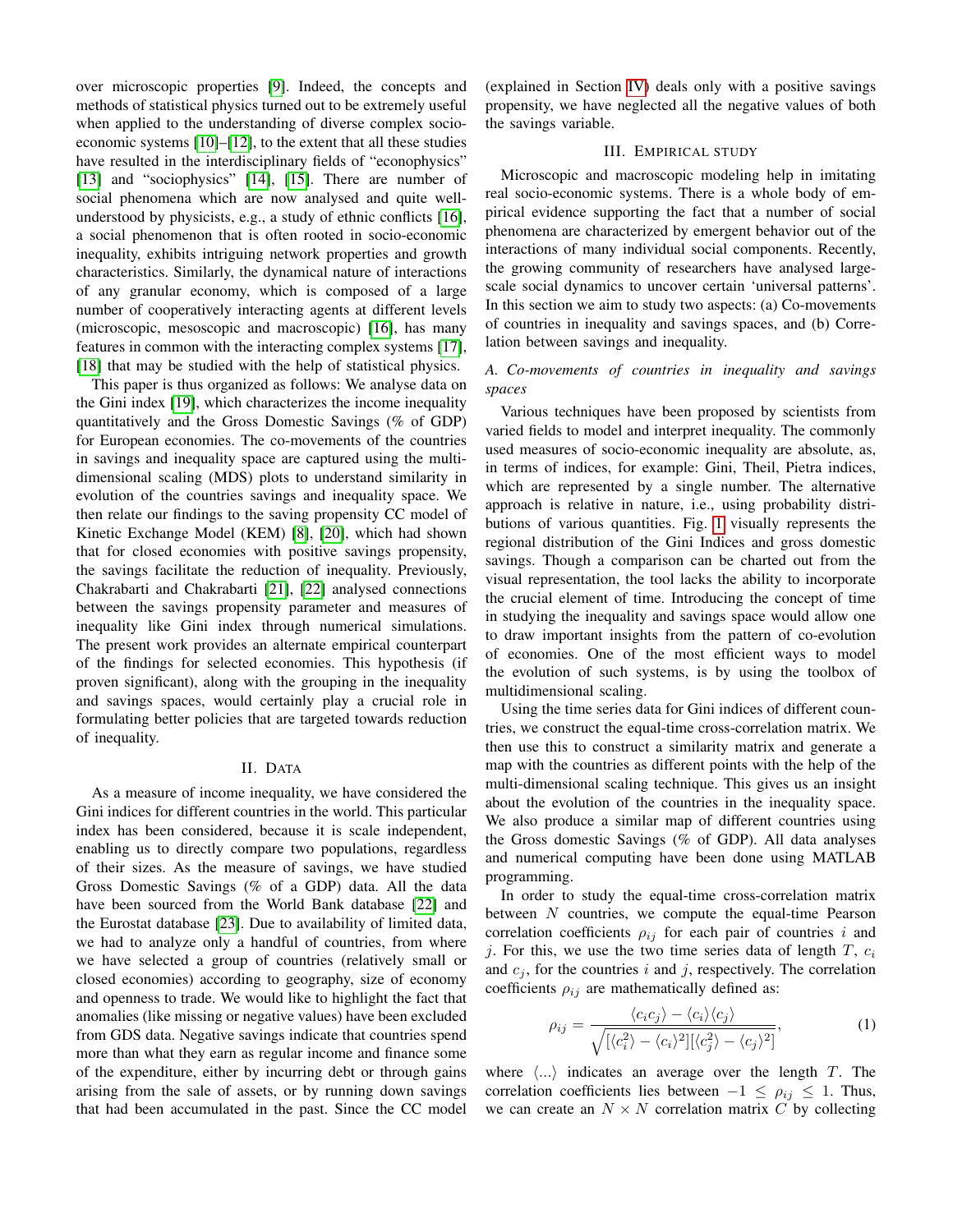all values which are symmetric in nature, and gives us idea of which countries are moving together or in opposing directions.

To obtain "similarities/dis-similarities", the following transformation

<span id="page-2-1"></span>
$$
\zeta_{ij} = \sqrt{2(1 - \rho_{ij})},\tag{2}
$$

is used, which satisfies all the propoerties of an "ultrametric distance" [\[24\]](#page-7-7) and  $2 \ge \zeta_{ij} \ge 0$ . Thus, we form an  $N \times N$ similarities/dis-similarities matrix  $S$  by collecting all values of  $\zeta_{ij}$  between countries i and j.

Multidimensional scaling is often used to display the structure of similarities/dis-similarities, given by Eq. [2,](#page-2-1) as a geometrical map, where each country corresponds to a set of coordinates in a multidimensional space [\[25\]](#page-7-8). MDS arranges different countries in this space according to the similarities/dis-similarities between countries – two similar countries are placed close to each other in the map, and two dissimilar countries are placed far apart. The minimum spanning tree (MST) is an unsupervised learning technique to (hierarchically) cluster similar objects, where the distances are given between all the objects. The MST is a graph which spans all the N nodes by exactly  $N - 1$  edges, such that the sum of the distances of all the edges is a minimum [\[26\]](#page-7-9).

In order to capture the co-movement behavior of the countries visually, we have generated the MDS plots (see Fig. [2\)](#page-4-0) and MST plots (see Fig. [3\)](#page-4-1) of countries, using the time series data for Gini indices and GDS. The co-movements of countries in the savings and inequality spaces are very different, inferring that in income distribution and propensity to save evolve in different manners, even when countries belong to similar economic and political background. This can be attributed to the fact that other than economic variables, savings is also *habit-driven*, and hence varies between societies, even if they are similar in nature in terms of economic and political background. On the hand, income distribution is mostly *economy-driven* factors. From Fig. [2](#page-4-0) and Fig. [3,](#page-4-1) it is clearly evident that there are certain pairs of countries which show similar co-movements in both the inequality and saving spaces, e.g., DNK-SWE and FRA-AUT. On the other hand, ITA-PRT and FRA-BEL are very close in saving space but far away in inequality space. Understanding these co-movements would be important for policy making, and hence demands a thorough study.

# *B. Correlation between savings and inequality*

Savings does play a very crucial role in a country's economy. The important relationship between savings and factors like economic growth have been long established by economists. Does it also play an important role in shaping the income distribution of a country, and thereby in the income inequality? Here, we address this important question of whether the rate of savings can influence the income inequality, or not, using the Gini index and the GDS. To verify this using empirical data, we have fitted a linear regression model with Gini index on GDS, using Ordinary Least Square (OLS) estimation, on the selected group of countries (listed in

the Appendix) for the years 2008, 2010 and 2012. The results can be seen in Fig. [4.](#page-5-0)

Importantly, the slopes of both the regression lines indicate that GDS and Gini index are negatively associated (significant at less than  $1\%$  level of significance). Hence, we can safely conclude that for an unit increase in gross savings of the economy there will be a drop in income inequality, as shown in the empirical data across different countries.

We now focus in examining what kind of association exists between savings and income inequality within a country. Hence, we choose two time series of Gini indices and GDS for the countries, Slovenia (SVN) and Czech Republic (CZE), and evaluate the correlation between the two time series. We observe interesting results, as shown in Fig. [5,](#page-5-1) that the correlation coefficients for SVN  $(-0.27)$  and CZE  $(-0.42)$ are negative, implying that an increase in GDS is associated with a decline in Gini index.

# <span id="page-2-0"></span>IV. KINETIC EXCHANGE MODEL AND NUMERICAL ESTIMATES

The question that does savings play an important role in shaping the income distribution of a country, and thereby in the income inequality, was inspired from a statistical physics model, based on the kinetic theory of gases [\[8\]](#page-6-5). Thus, we now try to relate our empirical results to the Kinetic Exchange Models (KEMs), which are simple multi-agent models where the money exchanges (interactions) of autonomous agents (representing individuals, firms, business organizations, societies, countries, etc.), can be used to understand the collective behavior of the economic system. KEMs owe their popularity to the fact that they can capture many of the robust features of realistic income distributions using a minimal set of exchange rules.

Suppose we have  $N$  agents in the closed economy who possess an initial amount of wealth  $z_i(i = 1, ..., N)$ . These agents transact at specific time intervals and an amount of wealth  $\Delta z$  is exchanged between them. For any two agents  $i$  and  $j$ , the transaction can be denoted using these simple equations:  $z_i' = z_i - \Delta z$ ;  $z_j' = z_j + \Delta z$  by saying that the wealth is redistributed between the agents. For any point of time,  $z'_i + z'_j = z_i + z_j$ , i.e., the total wealth is conserved in the economy throughout all transactions. If the redistribution of wealth between two agents occurs pure randomly, then the basic model lead to an equilibrium Gibbs distribution. This distribution has often been deemed as an "unfair distribution" – the majority of poor agents and a small minority of rich agents – evident from the zero mode and the exponential tail. One possible explanation to such an unfair distribution is the wide inequality in skill distribution, with high skilled agents reaping greater benefit from the transactions than the low skilled agents. Another explanation can be the asymmetry in information that prevails in the economy. Agents possessing perfect information of the market will have an upper hand than agents possessing imperfect information. The former being negligible in number will tend to create a high inequality in wealth and income. Low or negligible savings can also be a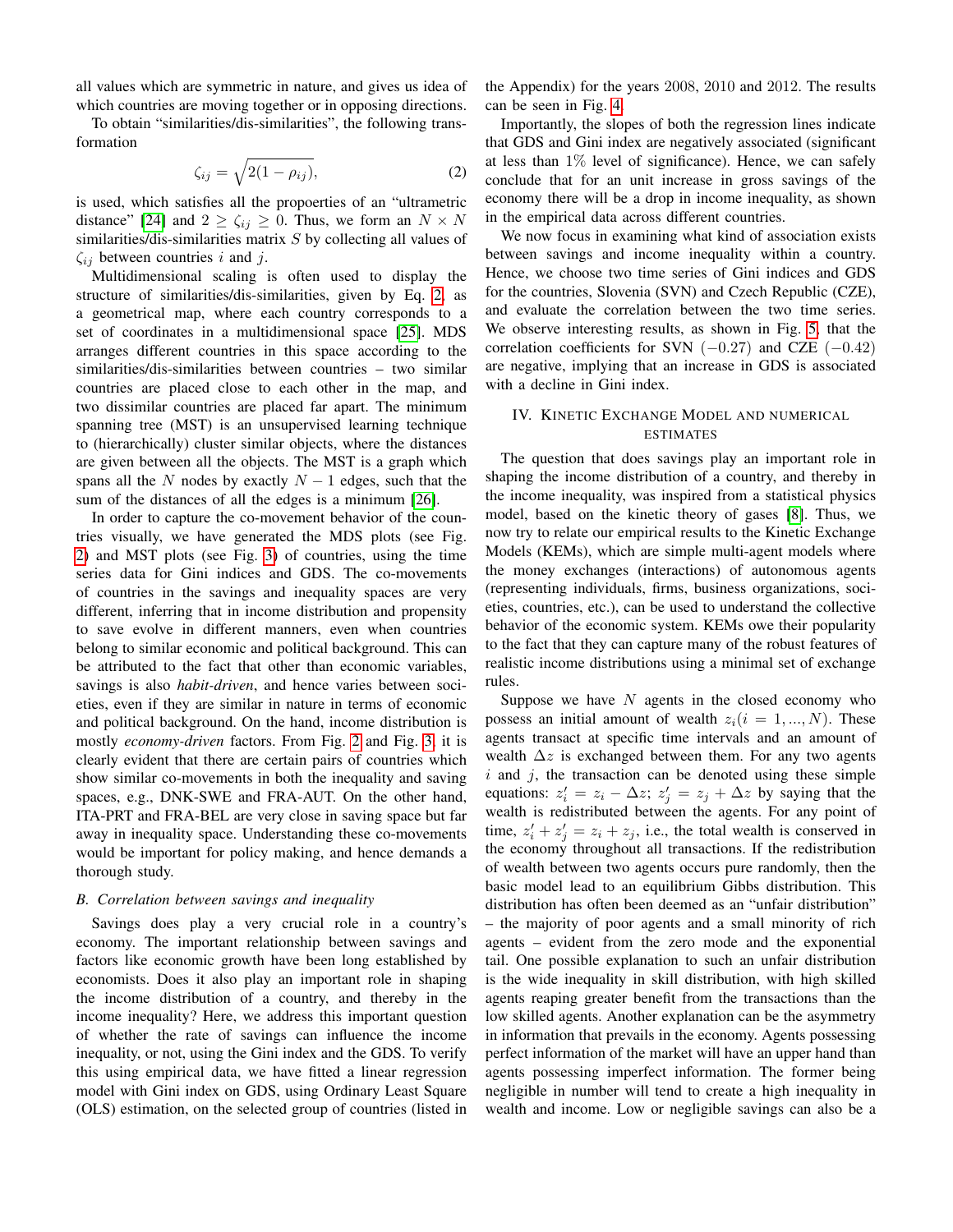

<span id="page-3-0"></span>Fig. 1. The heat map representation for the regional distribution of (a) Gini Indices, representing the countries' inequality and (b) Gross domestic savings (% of GDP), on a world scale for the year 2012. Countries colored in light green represents a low value and darkgreen represents a high value, respectively. The world maps are generated by R-software. Note that the countries colored in white represent missing data.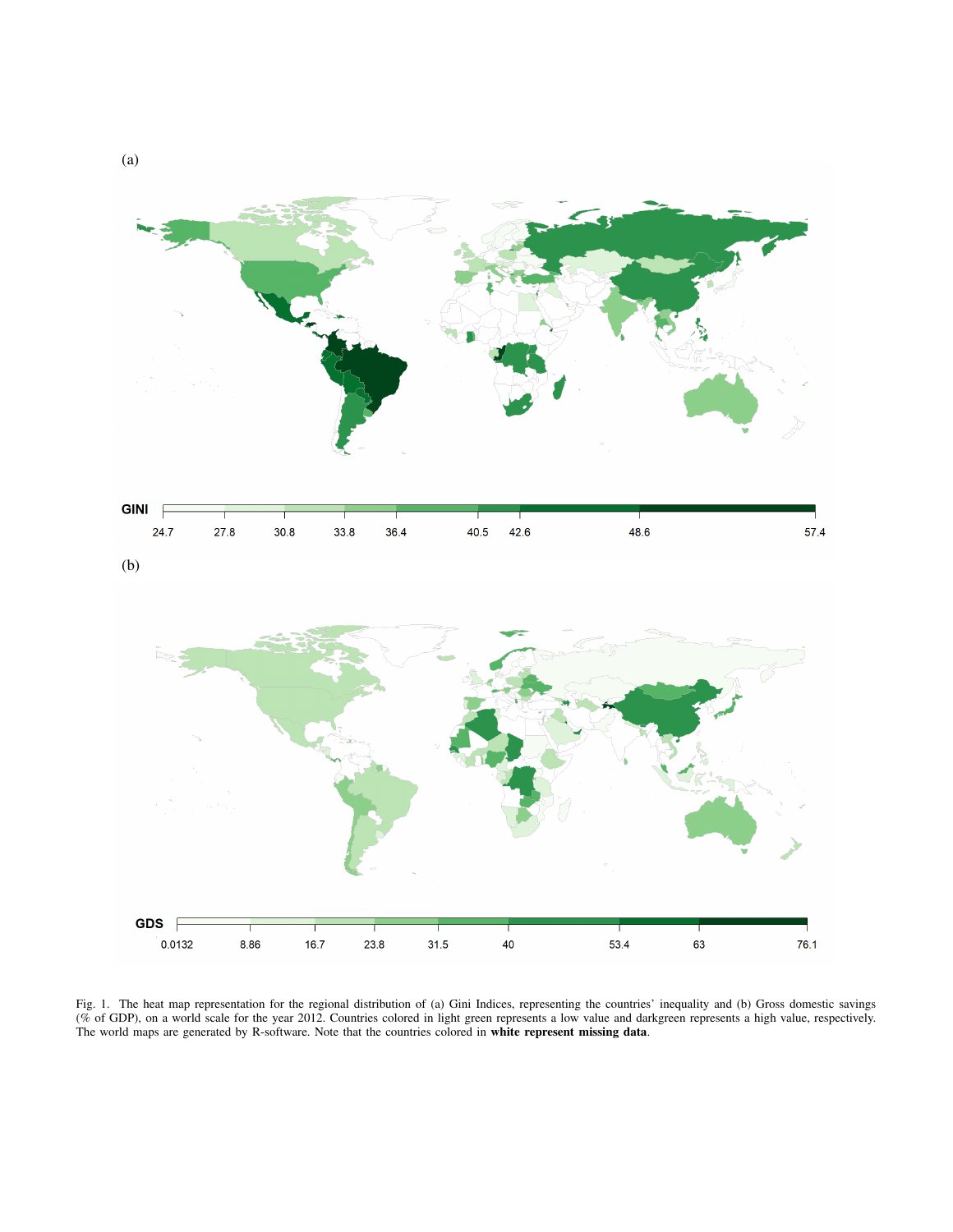

<span id="page-4-0"></span>Fig. 2. Co-evolution of countries in inequality space and saving space in the form of multidimensional scaling (MDS) map. (a) Using Gini indices for 33 countries. (b) Using Gross Domestic Savings (as % of GDP) for 20 countries. The three letter country codes represent the countries, as listed in table [I.](#page-6-13)

reason for high inequality. If the agents in the economy have a high propensity to save, then they would be inclined towards retaining a portion of their income during each transaction that can lead to a lower inequality. We then consider CC model, where the effect of savings was introduced through a saving propensity  $0 \leq \lambda < 1$ , which represents the fraction of wealth that is saved and not redistributed during a transaction. The CC model with savings can be written as:

$$
z'_{i} = \lambda z_{i} + \epsilon (1 - \lambda)(z_{i} + z_{j})
$$
  
\n
$$
z'_{j} = \lambda z_{j} + \bar{\epsilon}(1 - \lambda)(z_{i} + z_{j}),
$$
 (3)

where  $\bar{\epsilon} = 1 - \epsilon$ . This model leads to an equilibrium distribu-



<span id="page-4-1"></span>Fig. 3. Minimum spanning tree (MST – hierarchical clustering) of countries in inequality space and saving space in the form of minimum spanning tree. (a) Using Gini indices for 33 countries. (b) Using Gross Domestic Savings (as % of GDP) for 20 countries. The three letter country codes represent the countries, as listed in table [I.](#page-6-13)

tion (simulation data is well-fitted by the analytic distribution) of the form:

<span id="page-4-2"></span>
$$
\phi_n(z) = a_n z^{n-1} \exp(-nz/\langle z \rangle) ,
$$
  
\n
$$
a_n = \frac{1}{\Gamma(n)} \left(\frac{n}{\langle z \rangle}\right)^n ,
$$
\n(4)

where the prefactor  $a_n$  is fixed by the normalization condition  $\int_0^\infty dx \phi_n(z) = 1$ ,  $\Gamma(n)$  is the Gamma function and the parameter  $n$  is defined as below:

$$
n(\lambda) = 1 + \frac{3\lambda}{1 - \lambda} \ . \tag{5}
$$

This particular form of  $n(\lambda)$  was suggested by a mechanical analogy, discussed in Ref. [\[27\]](#page-7-10)–[\[33\]](#page-7-11), between the closed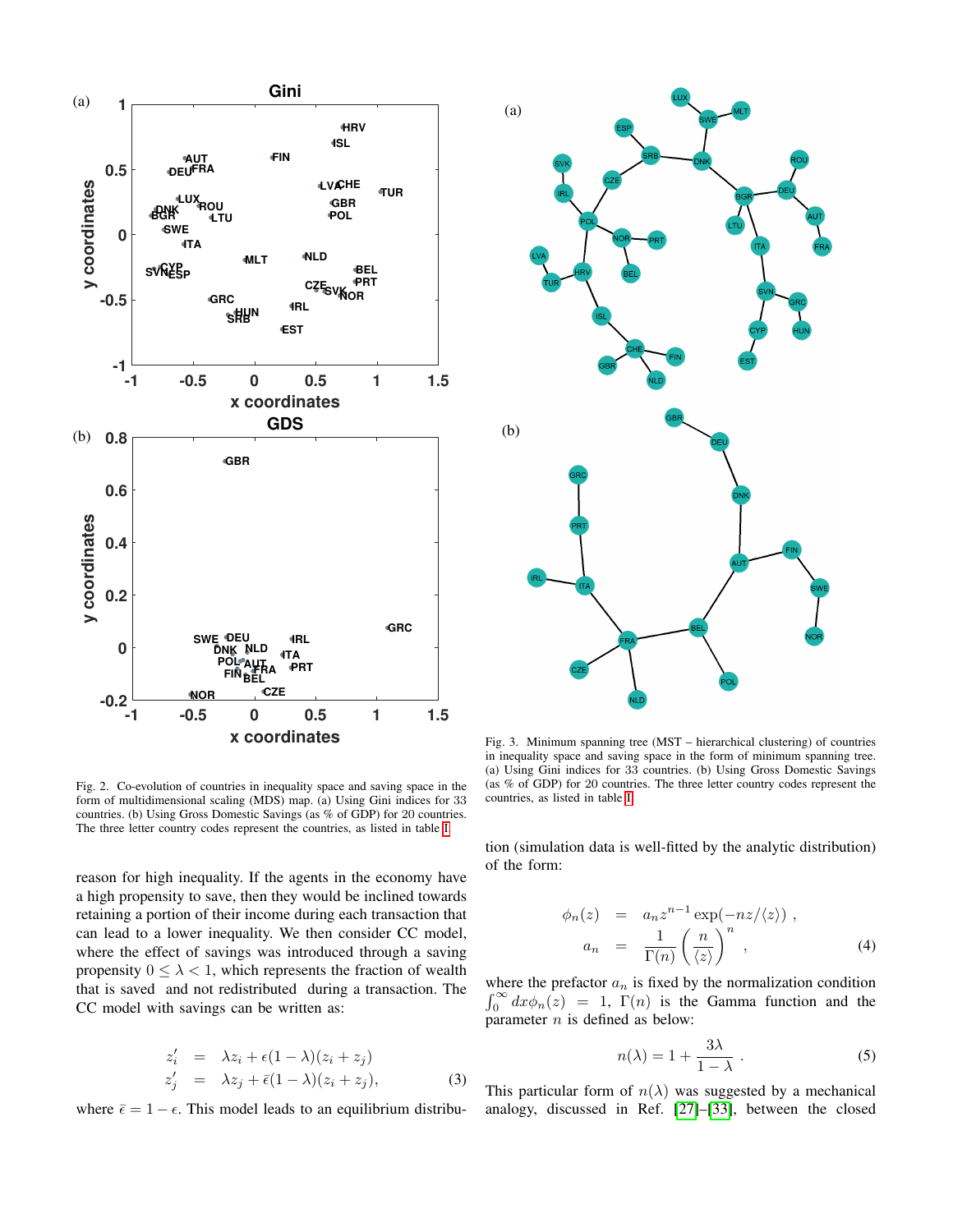

<span id="page-5-0"></span>Fig. 4. Regression plots for GDS and Gini index. The three letter country codes represent the countries, as listed in table [I.](#page-6-13) (a) For the year 2008, with slope  $-0.45 \pm 0.12$  at p-value 0.002. (b) For the year 2010, with slope  $-0.45\pm0.13$  at p-value 0.003. (c) For the year 2012, with slope  $-0.47\pm0.15$ at p-value 0.007.



<span id="page-5-1"></span>Fig. 5. Plots of the time-series of Gini index and GDS (as % of GDP) for the two countries: (a) Slovenia (SVN) having anti-correlation of −0.27, and (b) Czech Republic (CZE) having anti-correlation of −0.42.

economy model with  $N$  agents and the dynamics of an ideal gas of  $N$  interacting particles. The distribution has a mode  $z_m > 0$ , which monotonically increases as a function of  $\lambda$ .

Interestingly, the CC model suggests that as  $\lambda$  increases, the inequality in the distribution decreases. This can be captured by computing the Gini coefficient  $(G)$  for the cumulative distribution function  $\Phi_n(y) = \int_0^y dx \phi_n(z)$ , by the following relation [\[34\]](#page-7-12), [\[35\]](#page-7-13):

$$
G(n) = 1 - \frac{1}{\mu} \int_0^\infty (1 - \Phi_n(y))^2 dy = \frac{1}{\mu} \int_0^\infty \Phi_n(y) (1 - \Phi_n(y)),
$$
\n(6)

which for the distribution given by Eq. [4,](#page-4-2) takes the form:

<span id="page-5-2"></span>
$$
G = \frac{\Gamma\left(\frac{2n+1}{2}\right)}{n\,\Gamma(n)\sqrt{\pi}}.\tag{7}
$$

Fig. [6](#page-6-14) shows how the theoretical Gini coefficient varies with the saving propensity  $\lambda$  using numerical estimation from Eqs. [4](#page-4-2)[-7.](#page-5-2)

Therefore, the CC model theoretically suggests that the rate of savings would be anti-correlated with income inequality (Gini index), which is what was observed empirically, in the previous section.

## V. SUMMARY AND DISCUSSIONS

In this paper, we have studied the global income inequality (Gini index) and savings (GDS) from a data science perspective. There are several economic variables and factors which lead to inequalities. However, inspired by a physics model we studied here the influence of savings in possibly reducing income inequality. The empirical data analyses for different countries suggested a close association (anticorrelation) between savings and inequality, but one should be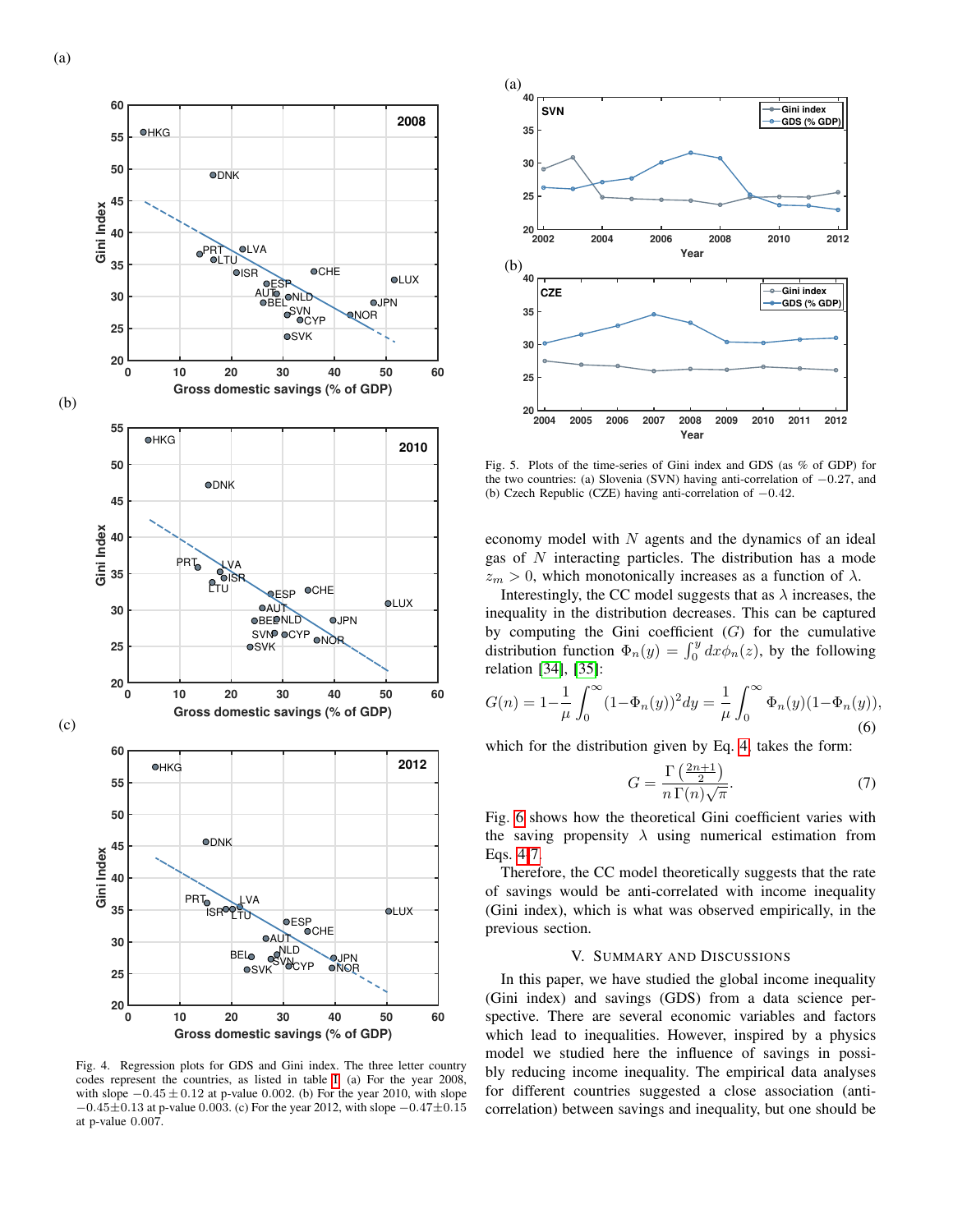

<span id="page-6-14"></span>Fig. 6. The variation of the Gini coefficient (using numerical estimation from Eqs. [4](#page-4-2)[-7\)](#page-5-2) with the saving propensity  $\lambda$  (shown here for  $0 \le \lambda \le 0.99$ ). Note that as savings increases, the Gini coefficient decreases.

careful in drawing further inferences or causal relations. More detailed studies are required to understand the mechanism of how savings actually reduces inequality. Here, we have studied countries mostly across Europe. It would certainly be useful to extend the studies where inequalities are severe, or the economies are different. For example, in developing countries, the lower income group has small or negligible savings propensity as compared to the high-income group. This further aggravates the problem of inequality as lower savings can lead to worsening of several key economic and social factors, e.g., the financial health. As per our studies, if lower income group chooses to save more, the income gap may reduce after a considerable period of time, similar to what was suggested in Ref. [\[36\]](#page-7-14). Though the economic model based on KEM is quite idealistic and limited to its assumptions, it surely captures the significance of savings in the context of inequality. If established to be true, as the empirical data suggests, then it will obviously have a widespread impact on policy formulation, especially for developing countries. Such countries experience high growth with a wide gap in wealth and income distribution. Among other policies that are targeted towards an egalitarian society, savings would play a crucial role. The findings from the MDS and MST plots raise a variety of questions that require further research and understanding. The co-movement of several group of countries, both in the inequality and savings spaces, might imply similar policy interventions to address the burgeoning problem of inequality, though a more detailed study is required to reach definitive conclusions.

#### ACKNOWLEDGEMENT

AC and KS acknowledge the support by grant number BT/BI/03/004/2003(C) of Govt. of India, Ministry of Science and Technology, Department of Biotechnology, Bioinformatics division, University of Potential Excellence-II grant (Project

ID-47) of JNU, New Delhi, and the DST-PURSE grant given to JNU by the Department of Science and Technology, Government of India. KS acknowledges the University Grants Commission (Ministry of Human Research Development, Govt. of India) for her senior research fellowship.

## APPENDIX: LIST OF COUNTRIES AND ABBREVIATIONS

The list of countries and their abbreviations are given in the Table [I.](#page-6-13)

<span id="page-6-13"></span>

| S.No.           | Code       | Country        | S.No.           | Code                      | Country        |
|-----------------|------------|----------------|-----------------|---------------------------|----------------|
| 1               | BEL        | Belgium        | 18              | <b>MLT</b>                | Malta          |
| $\overline{2}$  | BGR        | Bulgaria       | 19              | $\overline{\mathrm{NLD}}$ | Netherlands    |
| 3               | CZE        | Czech Republic | 20              | <b>AUT</b>                | Austria        |
| 4               | DNK        | <b>Denmark</b> | 21              | <b>POL</b>                | Poland         |
| 5               | <b>DEU</b> | Germany        | $\overline{22}$ | <b>PRT</b>                | Portugal       |
| 6               | <b>EST</b> | Estonia        | 23              | <b>ROU</b>                | Romania        |
| 7               | IRL        | Ireland        | 24              | <b>SVN</b>                | Slovenia       |
| $\overline{8}$  | GRC        | Greece         | $\overline{25}$ | <b>SVK</b>                | Slovakia       |
| 9               | <b>ESP</b> | Spain          | 26              | FIN                       | Finland        |
| 10              | <b>FRA</b> | France         | 27              | <b>SWE</b>                | Sweden         |
| 11              | <b>HRV</b> | Croatia        | 28              | GBR                       | United Kingdom |
| $\overline{12}$ | <b>ITA</b> | Italy          | 29              | <b>ISL</b>                | Iceland        |
| 13              | CYP        | Cyprus         | $\overline{30}$ | NOR                       | Norway         |
| 14              | <b>LVA</b> | Latvia         | 31              | <b>CHE</b>                | Switzerland    |
| 15              | LTU        | Lithuania      | $\overline{32}$ | <b>SRB</b>                | Serbia         |
| 16              | <b>LUX</b> | Luxembourg     | 33              | TUR                       | Turkey         |
| 17              | HUN        | Hungary        |                 |                           |                |

TABLE I LIST OF COUNTRIES AND ABBREVIATIONS.

#### **REFERENCES**

- <span id="page-6-0"></span>[1] J. Rawls, *A Theory of Justice*. Harvard University Press, Cambridge MA, 2009.
- [2] R. Scruton, *Thinkers of the New Left*. London, Longman, 1985.
- [3] A. Sen, *Poverty and Famines: An Essay on Entitlement and Deprivation*. Oxford University Press, Oxford, 1983.
- <span id="page-6-1"></span>[4] M. Foucault, *Le Pouvoir psychiatrique: Cours au College de France (1973-74)*. Seuil/Gallimard, Paris, 2003.
- <span id="page-6-2"></span>[5] B. K. Chakrabarti, A. Chakraborti, S. R. Chakravarty, and A. Chatterjee, *Econophysics of Income and Wealth Distributions*. Cambridge University Press, Cambridge, 2013.
- <span id="page-6-3"></span>[6] V. Pareto, *Cours d'economie politique*. Rouge, Lausanne, 1897.
- <span id="page-6-4"></span>[7] R. Gibrat, *Les inégalités économiques*. Sirey, Paris, 1931.
- <span id="page-6-5"></span>[8] A. Chakraborti and B. K. Chakrabarti, "Statistical mechanics of money: how saving propensity affects its distribution," *European Physical Journal B*, vol. 17, no. 1, pp. 167–170, 2000.
- <span id="page-6-6"></span>[9] J. Sethna, *Statistical Mechanics: Entropy, Order Parameters, and Complexity*. Oxford University Press, Oxford, 2006.
- <span id="page-6-7"></span>[10] A. Chakraborti, D. Challet, A. Chatterjee, M. Marsili, Y.-C. Zhang, and B. K. Chakrabarti, "Statistical mechanics of competitive resource allocation using agent-based models," *Physics Reports*, vol. 552, no. Supplement C, pp. 1 –25, 2015.
- [11] A. Chakraborti, I. Muni Toke, M. Patriarca, and F. Abergel, "Econophysics review:i. empirical facts," *Quantitative Finance*, vol. 11, no. 7, pp. 991–1012, 2011.
- <span id="page-6-8"></span>[12] ——, "Econophysics review:ii. agent-based models," *Quantitative Finance*, vol. 11, no. 7, pp. 1013–1041, 2011.
- <span id="page-6-9"></span>[13] S. Sinha, A. Chatterjee, A. Chakraborti, and B. K. Chakrabarti, *Econophysics: An Introduction*. Wiley-VCH, Berlin, 2010.
- <span id="page-6-10"></span>[14] B. K. Chakrabarti, A. Chakraborti, and A. Chatterjee, *Econophysics and Sociophysics: Trends and Perspectives*. Wiley-VCH, Heidelberg, 2006.
- <span id="page-6-11"></span>[15] P. Sen and B. K. Chakrabarti, *Sociophysics: An Introduction*. Oxford University Press, Oxford, 2013.
- <span id="page-6-12"></span>[16] K. Sharma, G. Sehgal, B. Gupta, G. Sharma, A. Chatterjee, A. Chakraborti, and G. Shroff, "A complex network analysis of ethnic conflcts and human rights violations," *Scientific Reports*, vol. 7, no. 1, p. 8283, 2017.